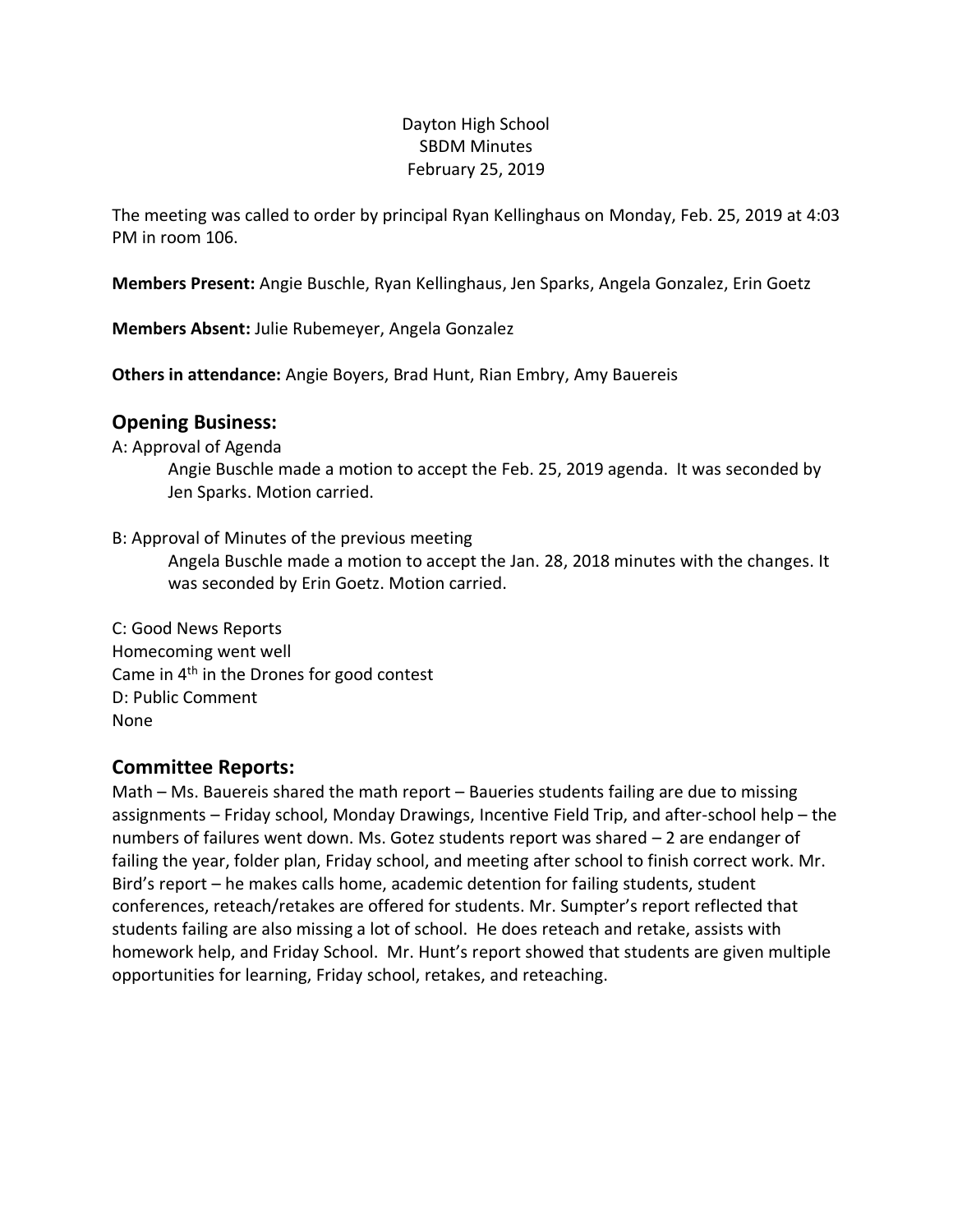VPA – Ms. Sphar and Mr. Schwartz are both sick –

- 1. 11th annual Fine Arts Festival coming up on March 21, 5:30-7:30 Spaghetti dinner and a portion of the proceeds are going to Brighton Center
- 2. Sometime in April (thinking 27th but not yet confirmed) we will be having the first student exhibit at the Gathered Gallery on 6th Ave. Dayton and Bellevue student exhibition.
- 3. First Alumni and Faculty Art Exhibition to be held sometime in September. We have not selected a date but will be posted on FB and District website.

## **Student Achievement Report/Data and School Improvement Planning**

Upcoming tests: CASE (Feb. 28, March 4 &5) , ACT (March 12), and CERT (March 12)

## **Bylaw or Policy Review / Readings/ Adoption:**

Continued discussion of possible high school credits for  $8<sup>th</sup>$  grade students

• Mr. K shared some information about other schools  $8<sup>th</sup>$  grade students who have earned high school credit. Discussion will be tabled for further discussion.

Parent Involvement Policy – changes will be made and will review next month

#### **Budget Report**

The budget report was prepared by Mrs. Brandenburg.

Please think about \$6,885 needs to be allocated from SBDM monies to cover Plato and the IC calculation button.

Angelia Buschle made a motion to allocate \$5,000 to an online learning credit recovery software and \$1885 to IC GPA recovery report button. Seconded by Jen Sparks. Motion carried.

#### **Old Business**

Standards based assessment task force – They are in training today and tomorrow and sent SBDM member minutes from the first meeting.

#### **New Business**

Allocations from the board of education – The board said that the High School will be losing one allocation for on-line learning.

Needs Assessment: Title Funds can cover many items, but can only cover \$5,000 of Plato if SBDM will cover the difference. Board of Ed is going to pay for ACT costs.